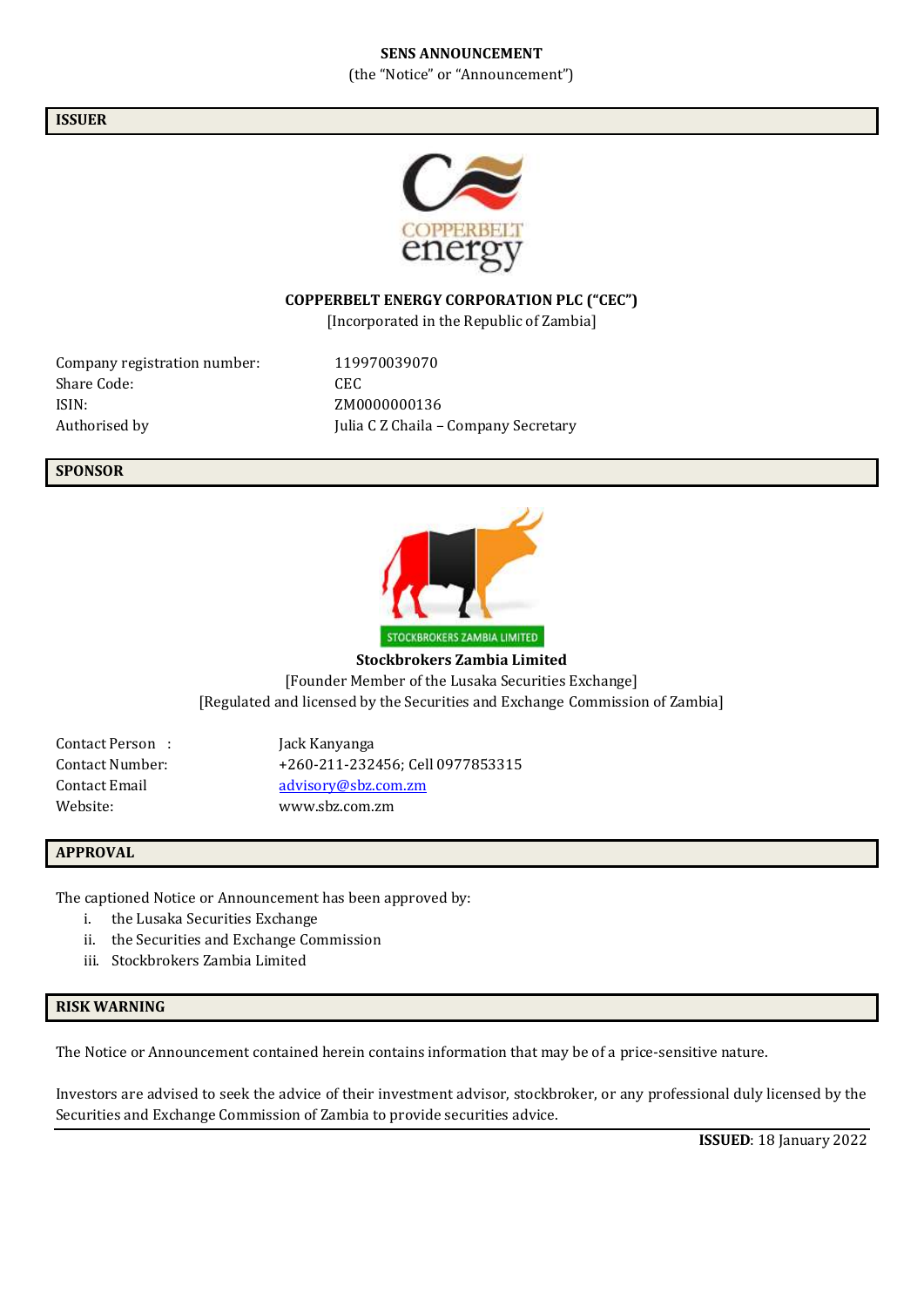

**Copperbelt Energy Corporation Plc** [Incorporated in the Republic of Zambia] Company registration number: 119970039070 Share Code: CEC ISIN: ZM0000000136 ["**CEC**" or "**the Company**"]

# **MARKET ANNOUNCEMENT**

**– ISSUANCE OF SI NO. 94 OF 2021 and REVOCATION OF SI NO. 24 OF 2021**

In accordance with Section 3.4(b) of the Lusaka Securities Exchange Listings Requirements **("LuSE Listings Requirements"**), the Board of Directors of Copperbelt Energy Corporation Plc **("CEC"** or **the "Company**") informs shareholders of the Company and the market that CEC has become aware of the issuance, on 29<sup>th</sup> December 2021, of Statutory Instrument No. 94 of 2021 (**SI No. 94 of 2021**), the Electricity (Common Carrier) (Declaration) (Revocation) Order , by the Minister of Energy, Honourable Peter Chibwe Kapala, MP.

SI No. 94 of 2021 revokes Statutory Instrument No. 24 of 2021 (**SI No. 24 of 2021**), the Electricity (Common Carrier) (Declaration) Regulations, which declared CEC's transmission and distribution lines as Common Carrier. SI No. 24 of 2021 effectually re-declared CEC's lines as Common Carrier following the quashing of **SI No. 57 of 2020** by the High Court, after the successful Judicial Review application by the Company.

CEC is pleased with the development, which reinstates and protects the Company's property and commercial rights to manage its assets and business, to negotiate the terms and conditions for the use of its infrastructure and to safeguard its contractual rights. The Company reiterates its commitment to working closely with all stakeholders in furtherance of the best interest of the electricity sector and the Zambian economy.

**By Order of the Board**

**Julia C Z Chaila Company Secretary**